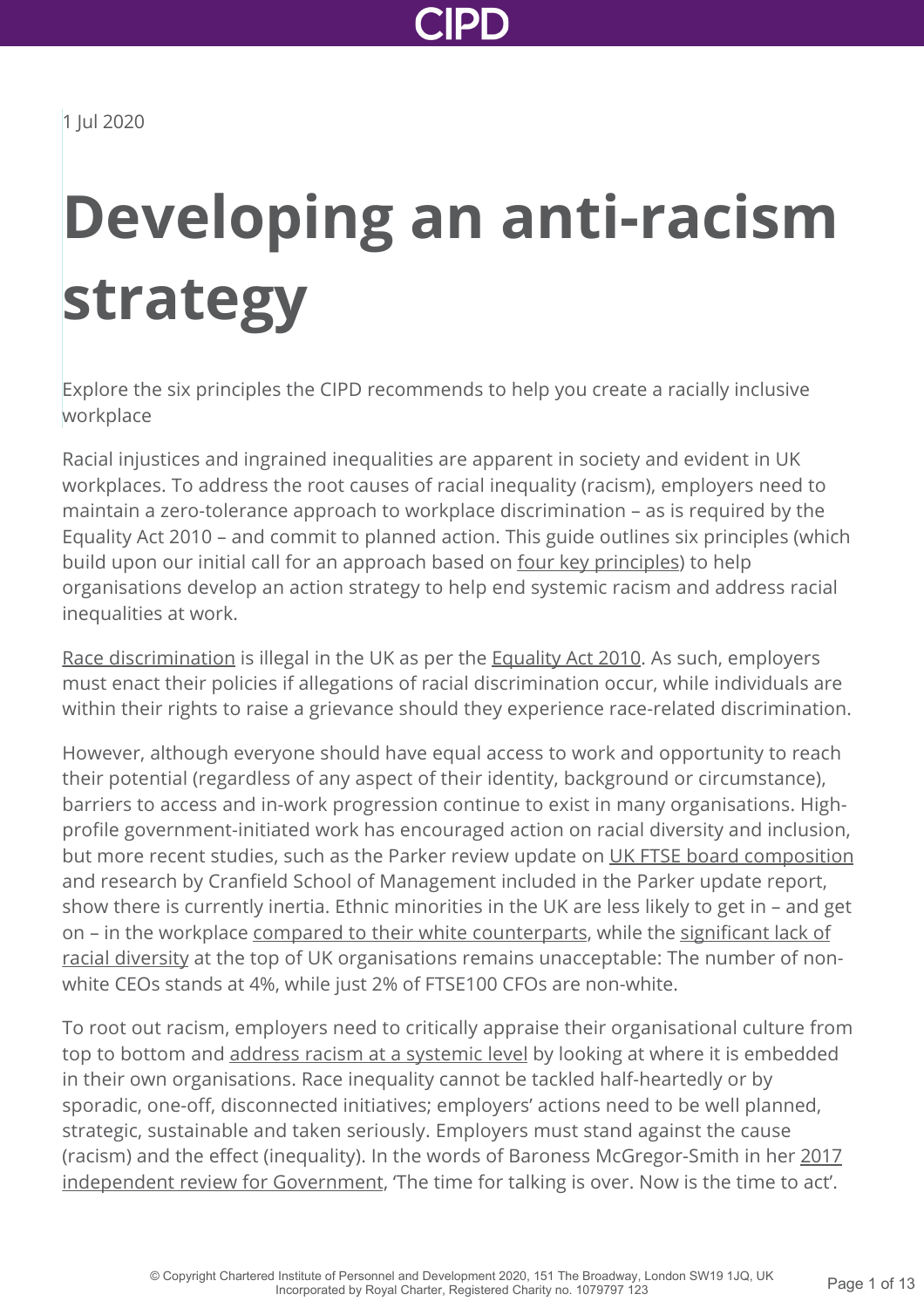

Our role, as people professionals, is to do precisely that.

## **[Why all organisations need an anti-racism](http://www.cipd.co.uk/knowledge/fundamentals/relations/diversity/anti-racism-strategy?pdf=true#) strategy**

Racism is a deep-seated issue in society, maintained by discrimination and prejudice. It's also clearly apparent in UK workplaces. In her independent review for government, Baroness McGregor-Smith found: 'There is discrimination and bias at every stage of an individual's career, and even before it begins. From networks to recruitment and then in the workforce, it is there'.

Whilst workplace inclusion is essential, racism needs to be expressly addressed, given the long-standing lack of progress on race equality in our society and workplaces. It needs to be named and consciously addressed, alongside - and separate to - an overarching commitment to inclusion.

Systemic change is needed to tackle the fundamental ways an organisation operates, including its policies and processes. It's key to providing the foundation for change, setting out clear expectations for the organisation and its people as well as clear objectives to work towards.

Taking action is not just 'the right thing to do'. Without action to develop inclusive workplace cultures where people with a diverse range of identities and backgrounds feel able to perform at their best and progress in their organisation, we face an underutilisation of talent through a failure to enable everyone to achieve their potential and contribute fully.

In her research, McGregor-Smith points out that, although one in eight of the working-age population is from a Black and Minority Ethnic (BME) background, only one in sixteen of top management positions are occupied by BME individuals. She also cites 2017 figures from BEIS, which demonstrate the significant economic contribution that could be realised from action: 'The potential benefit to the UK economy from full representation of BME individuals across the labour market through improved participation and progression is estimated to be £24 billion per annum, which represents 1.3% of GDP in the year to June 2016.'

Change at the workplace level can influence wider societal change, which can influence positive change in the workplace. Change is needed in both spheres to create lasting racial equality and inclusion.

### **[Use of the terms 'BME', 'BAME' and 'ethnic](http://www.cipd.co.uk/knowledge/fundamentals/relations/diversity/anti-racism-strategy?pdf=true#)**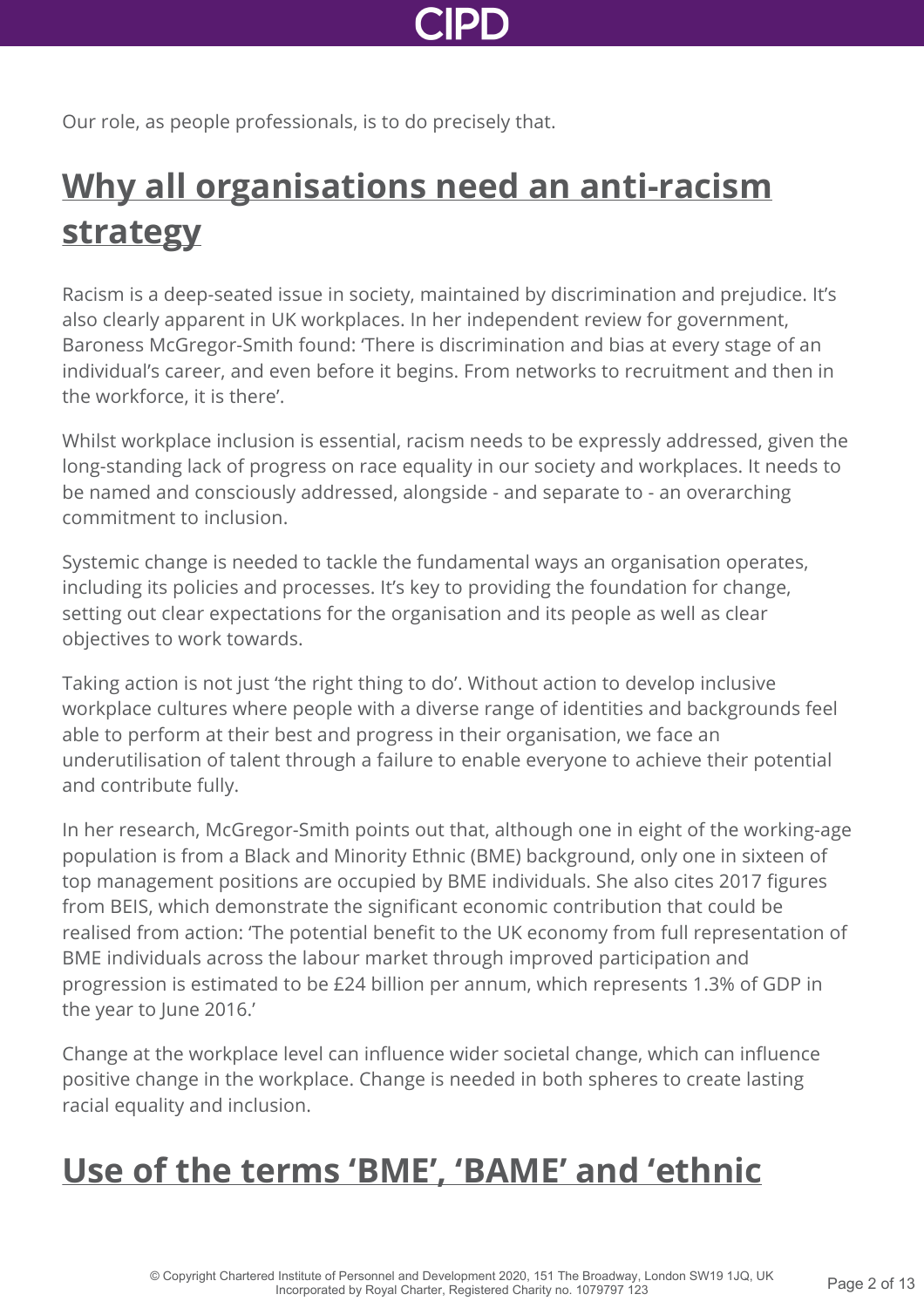

### **[minorities'](http://www.cipd.co.uk/knowledge/fundamentals/relations/diversity/anti-racism-strategy?pdf=true#)**

We recognise that any one term will not resonate with everyone. As such, we advise employers to be sensitive in the language and terminology used when talking about race and ethnicity, being sure to engage and invite input from both their own staff and external experts.

In this guide, we follow the [Race Disparity Audit's](https://www.ethnicity-facts-figures.service.gov.uk/) recommendation, referring to 'ethnic minorities' rather than the terms BME/BAME, which highlight particular groups while omitting others. BME refers to Black and Minority Ethnic, while BAME refers to Black, Asian and Minority Ethnic. But research conducted by the Race Disparity Audit suggests that very few people recognise these acronyms, while few ethnic minorities identify with them.

However, both terms are widely used by government departments, public bodies, the media and other groups when referring to ethnic minority groups in the UK. We therefore reference the terms BME and BAME only in relation to research that has already been conducted using these terms (such as the government review by Baroness McGregor-Smith and previous CIPD research).

People of Colour (PoC) is a term prevalent in the USA and gaining popularity in the UK. While it lends itself more to common parlance, it shares the issues of defining ethnic groups in relation to the white majority and that of masking issues.

We also recognise that terms like BME and BAME encompass people from a diverse range of backgrounds, cultures and traditions who'll likely be facing different barriers in the labour market, in career progression, and in their experiences at work. The Policy Exchange (Saggar et al 2016) highlights the problem of conflation. 'Each ethnic minority group has its own cultural tradition and history, occupies a certain place on the socioeconomic ladder, is on its own distinct trajectory, and sometimes has several internal divisions," it says. "Looking at 'BME' or 'BAME' alone does nothing to tell us who is making progress and who is falling behind. Moreover, improvements in minority representation could be made by improving the lot of those already doing well rather than increasing the representation of those who need it most.'

### **[The people profession's role in addressing](http://www.cipd.co.uk/knowledge/fundamentals/relations/diversity/anti-racism-strategy?pdf=true#) racial inequality**

The people profession plays a central role in making sure employers address race inequalities at work. They're ideally placed to challenge and address organisational culture and people management practice at all stages of the employee lifecycle to ensure that workplaces are built on the fundamental principles of trust, equality, fairness and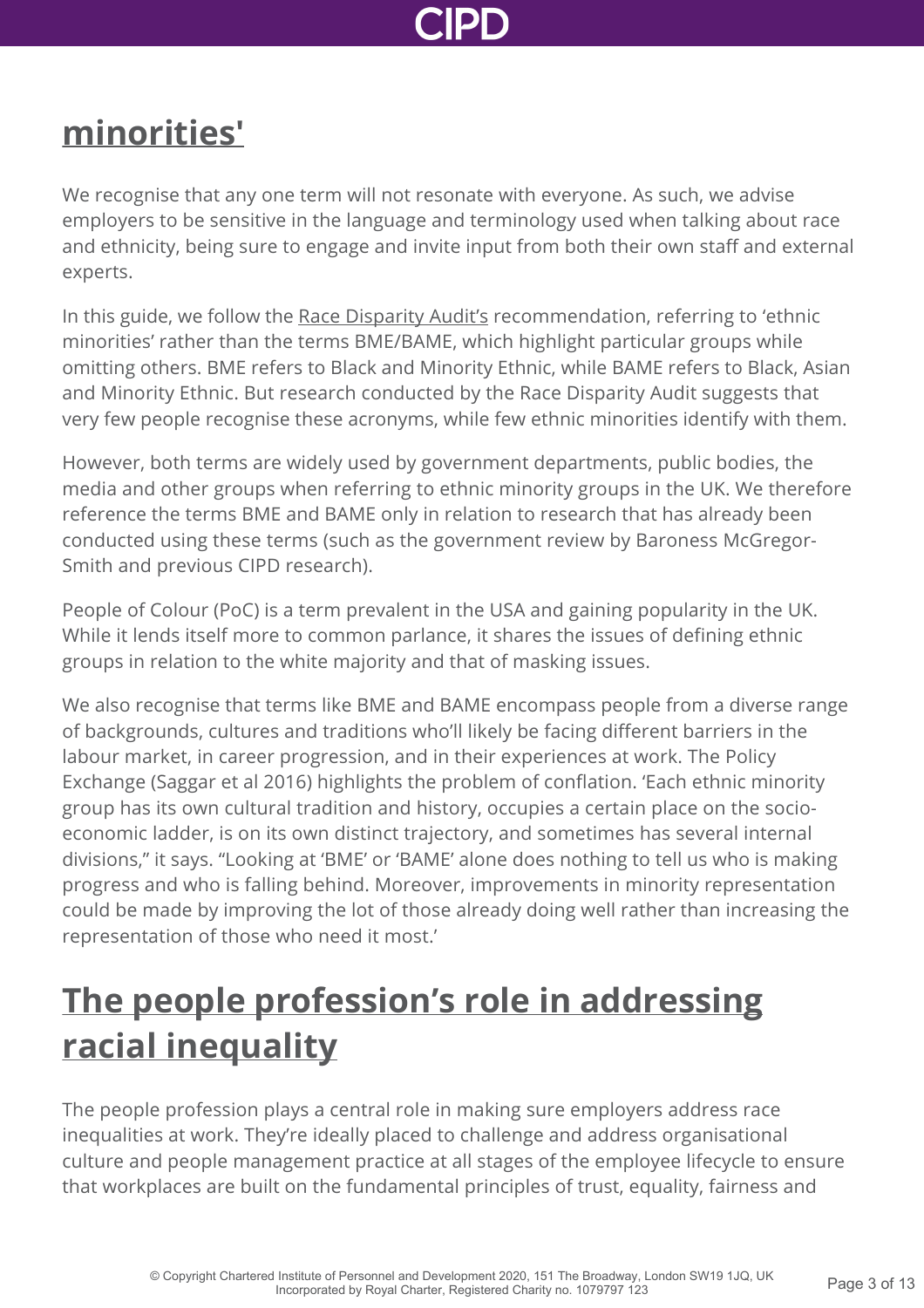

#### inclusion.

Employers may be uncertain about where to start, especially in smaller organisations without an HR function or people management professional to provide them with insight and guidance. But, this isn't a reason to do nothing, or to shy away from conversations about race. Instead, it's a signal to industry bodies, including the CIPD, to provide additional insight, support and guidance for employers, starting with the need for a wellthought-out, comprehensive strategy.

Everyone in the organisation is responsible for creating and maintaining an inclusive workplace. Although we focus on the role of people professionals (namely, HR leaders and managers) play, this should not be at the expense of the personal responsibility we all need to take to tackle racism in organisations. A systemic, holistic approach is required if we're to address the grassroots causes of prejudice and discrimination – from all of us. This is something for people professions to bear in mind and help encourage.

### **Six principles to inform your anti-racism strategy**

The following principles to help employers and people professionals develop a robust anti-racism strategy for their organisations stem from discussions with internal stakeholders and external groups. While applicable to all organisations, they're not intended to be prescriptive, and each organisation should shape these principles to suit their own unique contexts.

- 1. **Clarify** the organisation's stance and values: Set clear expectations of what the organisation stands for and maintain zero-tolerance to racism.
- 2. **Co-create** a systemic approach for practical action by working across the organisation: Scrutinise all operational processes, ways of working and people management policies.
- 3. **Commit** to sustained action through visible leadership and a willingness to change: Sustained action needs a long-term plan, led with firm commitment from the top.
- 4. **Critically** appraise your people management approach from end to end.
- 5. **Connect** your people by creating safe spaces, systems and times to talk, share experiences and learn from each other: Ensure your plan is informed by employee voice, and bring in experts where necessary.
- 6. **Communicate** your messages consistently and ensure the conversation is two-way: Leave the workforce and wider stakeholders in no doubt about your key messages. Ensure they are reflected in people's behaviour, in the organisation's operations, and in the organisation's interactions with stakeholders.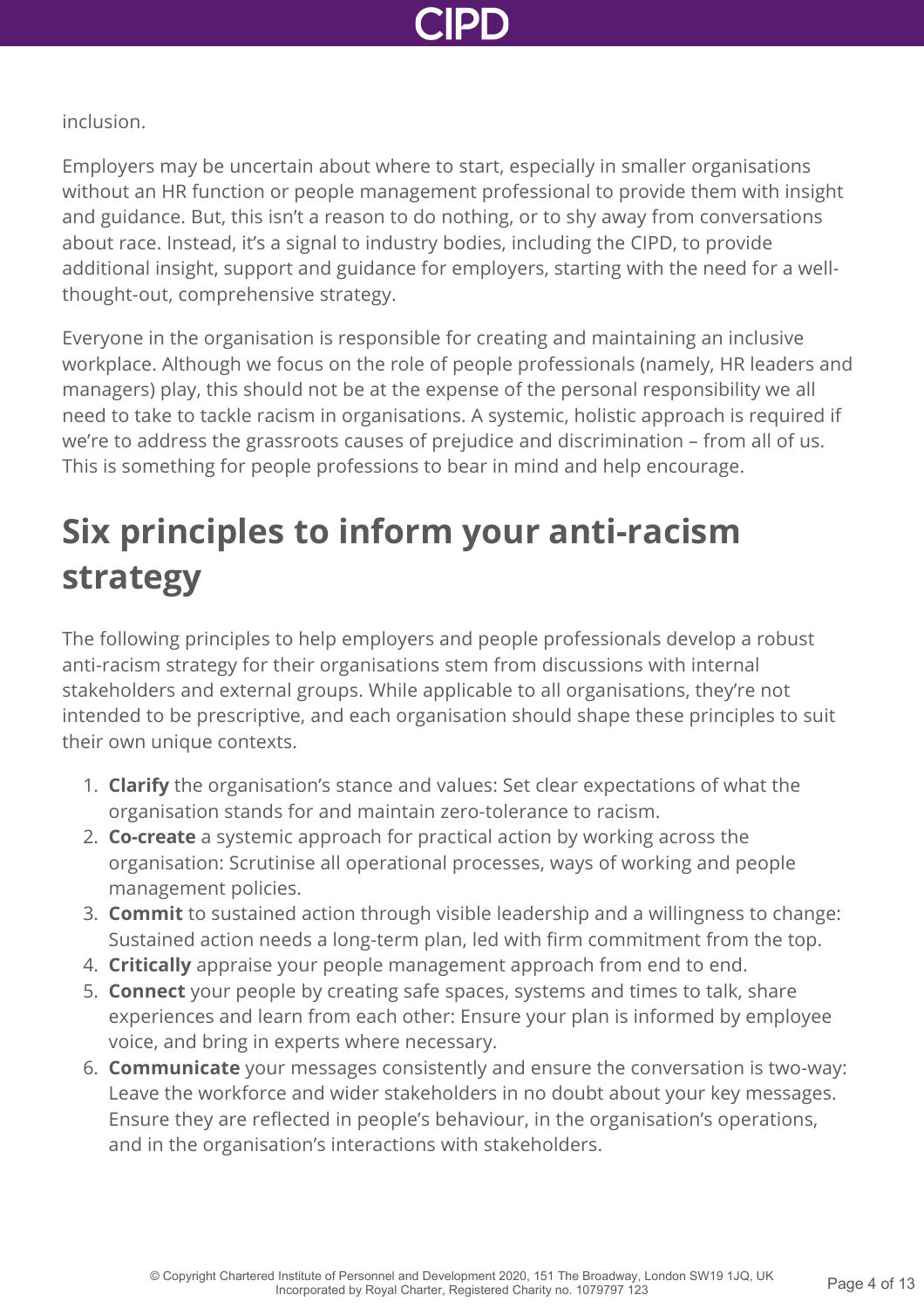

#### **1. Clarify the organisation's stance and values**

Employers need to maintain a zero-tolerance stance on racial discrimination in the workplace as per the Equality Act 2010, and the organisation's employees, partners, suppliers and the broader public need to be aware of this stance.

It's therefore essential to clarify the organisation's position on anti-racism and discrimination. This will form the cornerstone of your plan to tackle the barriers ethnic minorities face in entry and progression in work, ensuring the organisation better represents the diversity of today's societies

#### **Recommendations**

- Start by establishing achievable goals.
- Recognise the importance and sensitivity of the subject.
- Your stance should be developed and tested with input and feedback from people with a diverse range of backgrounds. Invite input from internal staff and consider external experts who can provide different perspectives based on their lived experience and expertise.
- Publicly stipulate the organisation's position of anti-racism to all stakeholders, including employees, investors, suppliers, partners, and customers.
- Ensure that external messages genuinely match the organisation's commitment to change- all stakeholders will expect their lived experience of working at your organisation to espouse your stance and values, or see visible progress towards them.
- To prevent confusion over what constitutes racism, provide practical examples of overt racism and everyday racism (including micro inequities/aggressions and incivilities) in supporting communications as well as what anti-racism is and involves.
- [Sign up to the B](https://www.bsigroup.com/en-GB/about-bsi/media-centre/press-releases/2017/june/British-Standard-for-diversity-and-inclusion-launched/)[usiness in the Community Race at Work Charte](https://www.cipd.co.uk/Images/business-in-the-community-race-at-work-charter_tcm18-49844.pdf)[r, and the BS 6005](https://www.bsigroup.com/en-GB/about-bsi/media-centre/press-releases/2017/june/British-Standard-for-diversity-and-inclusion-launched/) British Standard for Diversity.

#### **Further reading**

- [FAQs about race in the workplace](http://www.cipd.co.uk/knowledge/fundamentals/emp-law/race-discrimination/race-workplace-faqs/)
- **[Business in the Community Race at Work Charte](https://www.cipd.co.uk/Images/business-in-the-community-race-at-work-charter_tcm18-49844.pdf)r**
- [Building inclusive workplaces](http://www.cipd.co.uk/knowledge/fundamentals/relations/diversity/building-inclusive-workplaces/) (report)
- [Inclusion health checker tool](http://www.cipd.co.uk/knowledge/fundamentals/relations/diversity/inclusion-health-checker-tool/)
- [Five actions you can take to foster inclusion](http://www.cipd.co.uk/knowledge/fundamentals/relations/diversity/five-actions-fostering-inclusion/) (guide)
- **[BS 76005 British Standard for Diversity](https://www.bsigroup.com/en-GB/about-bsi/media-centre/press-releases/2017/june/British-Standard-for-diversity-and-inclusion-launched/)**

#### **2. Co-create a systemic approach for practical action**

Lasting change will not come from ad-hoc and narrow steps towards promoting race inclusion at work, which can set expectations for change but fail to deliver, sending the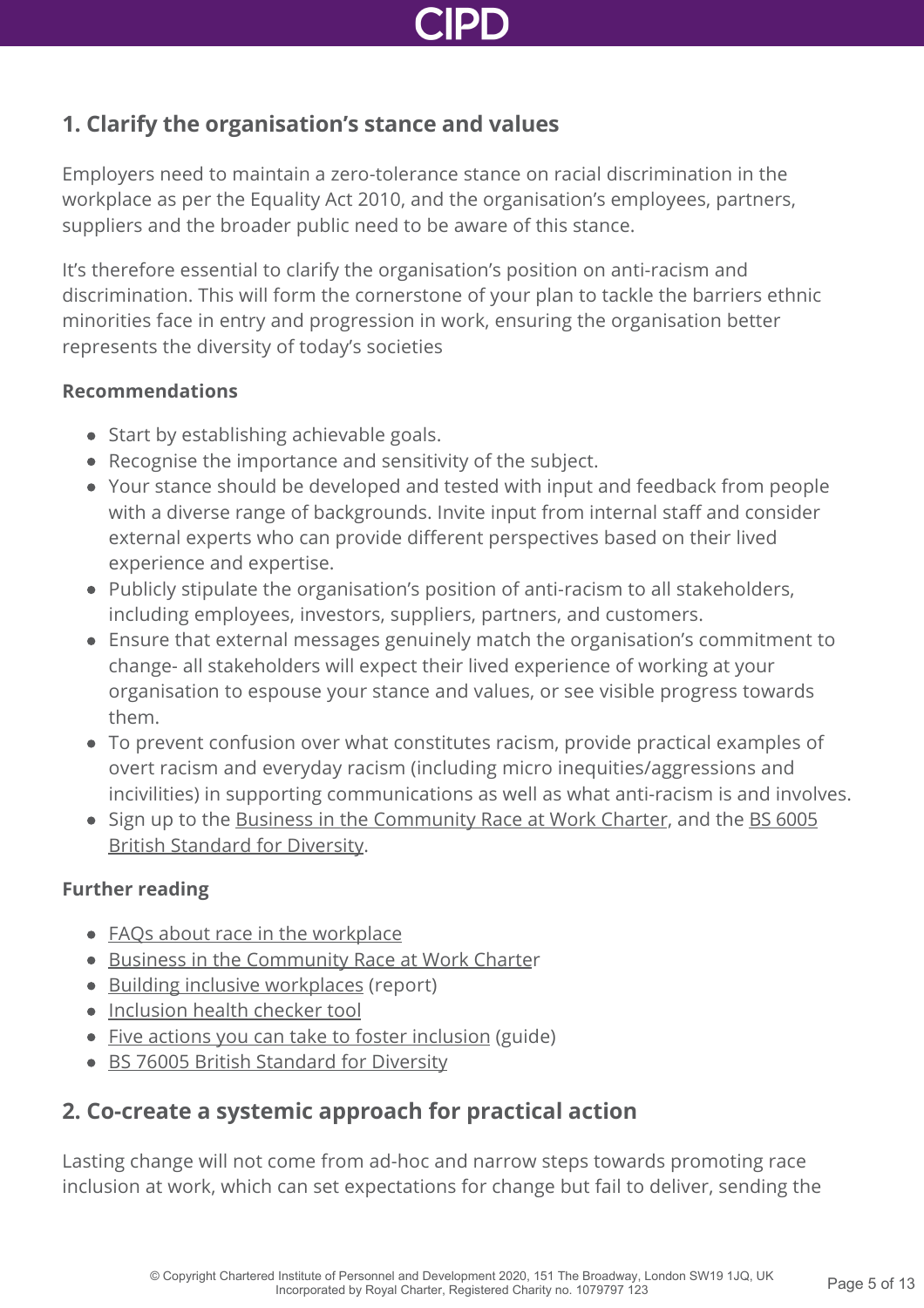

message that the organisation isn't serious about taking action.

Instead, a systemic approach must be adopted to identify and tackle the causes of race inequalities and discrimination at work. Look across the entire organisation, scrutinising all operational processes, ways of working and people management policies.

Identifying the structural, cultural and policy barriers right across the organisation (which are maintaining workplace inequalities) is a crucial step. Action should be steered by data and insight. An evidence-based approach will get to the grassroots of issues and identify where action needs to be focused. The issues and appropriate solutions will differ between organisations, so having a deep understanding of your own business and its context is critical.

- The organisation's stance and values should guide the creation of a systemic action plan that is principles-based and outcomes-driven.
- Ensure your anti-racism strategy and action plan are resourced appropriately, including time, expertise and budget.
- Action should be evidence-based, steered by data and insight. All business functions, especially people professionals, are likely holding a wealth of unmined data about your workforce make-up, customer base and people's views of your organisation, which can yield valuable intelligence about the changes needed.
- It's likely that useful data sits across many parts of your organisation, and will need to be brought together to create a holistic picture of people's true work experiences, the experiences of those who interact with your organisation, and those who don't.
- If your knowledge of the makeup of your workforce is limited, consider the most appropriate way to gather this data. Ensure your outward engagement is racially inclusive. For example, in marketing and consumer research, make sure ethnic minorities are genuinely consulted.
- Think about the extent to which other employers in your supply chain understand and echo your stance/values on diversity and inclusion and request that recruiters, partners and consultants demonstrate diversity within their own organisations.
- When examining how people's different experiences at work and their views of your organisation differ, avoid making generalisations. CIPD research indicates that the term 'BAME' encompasses people from a wide range of backgrounds, cultures and traditions who face different barriers to career progression.
- Be aware of the complex and interconnected nature of issues that affect people's work experiences. 'Intersectionality' refers to the fact we all have multiple identities which shape our life experiences. We therefore can't look at diversity and inclusion through entirely separate lenses; we need to be mindful of the potential interplay of overlapping identities.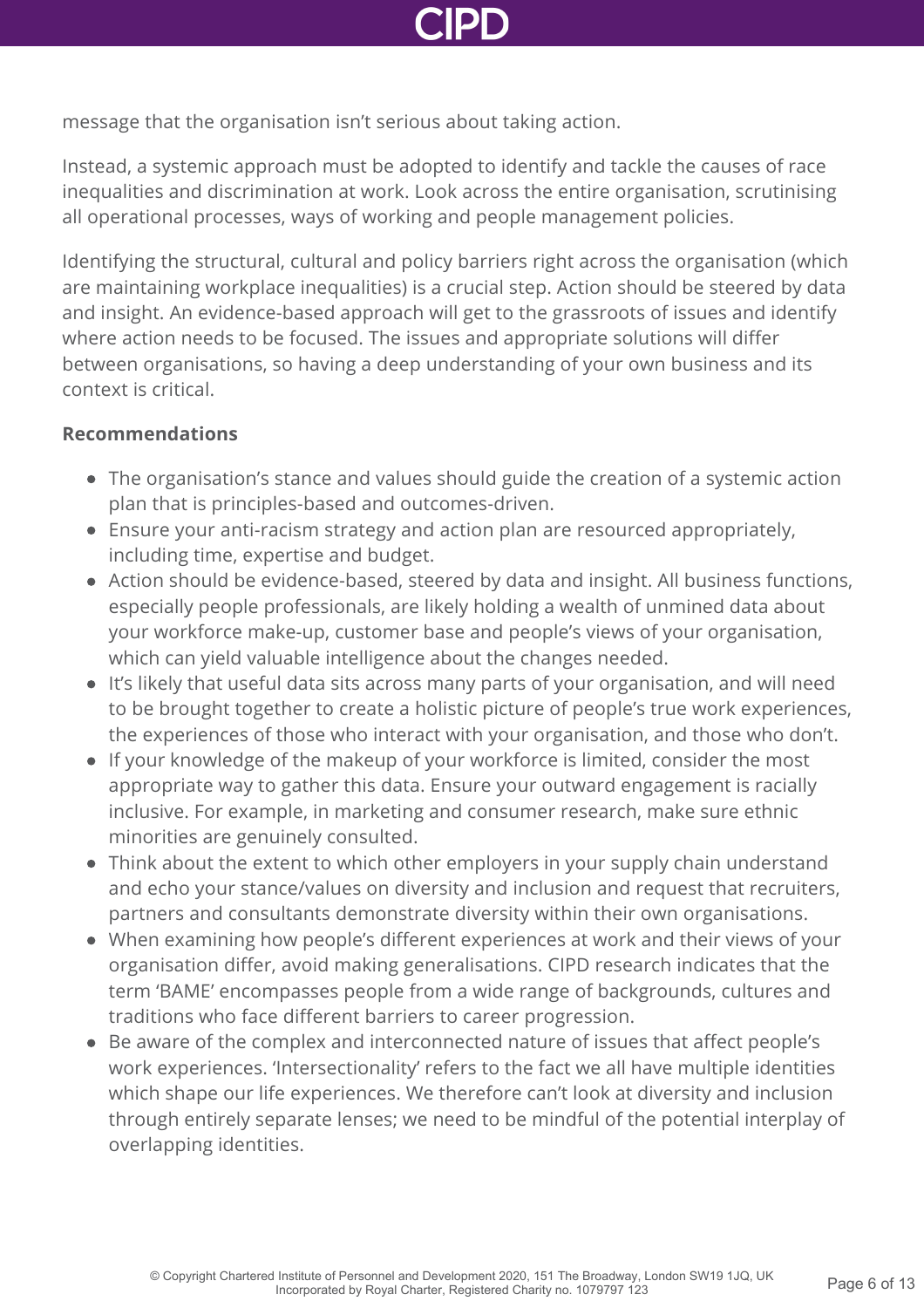

#### **Further reading**

- [Confronting Racism at Work: A Reading List](https://hbr.org/2020/06/confronting-racism-at-work-a-reading-list)
- [Diversity and inclusion in the workplace](http://www.cipd.co.uk/knowledge/fundamentals/relations/diversity/factsheet/) (factsheet)
- [How to break down the barriers to BAME employee career progression to the top](http://www.cipd.co.uk/news-views/cipd-voice/issue-13/barriers-bame-career-progression/) (CIPD Voice)
- [Addressing the barriers to BAME employee career progression to the top](http://www.cipd.co.uk/knowledge/fundamentals/relations/diversity/bame-career-progression/) (report)
- [Evidence-based practice for effective decision-making](http://www.cipd.co.uk/knowledge/strategy/analytics/evidence-based-practice-factsheet/) (factsheet)
- [Evidence-based](https://peopleprofession.cipd.org/profession-map/core-purpose/evidence-based) (new Profession Map)
- [Setting up an employee forum](http://www.cipd.co.uk/knowledge/fundamentals/relations/communication/guide/) (guide)

### **3. Commit to sustained action through visible leadership and a willingness to change**

Leaders play an immense role in fostering – or damaging – racial inclusion efforts by virtue of their positional power and influence on the organisation's culture, values and ethics. To ensure that change is long term and sustainable, organisations and leaders need to uncover and address racial equality barriers. Traction requires leadership and sustained action, so you're one step closer to ensuring a more inclusive workplace if board members, governing bodies and senior leaders express a genuine appetite for change by visibly role-modeling behaviours and attitudes from the top.

- Appoint a race champion within your leadership team to take responsibility for progress and to focus attention on delivering change.
- Ensure that diversity and inclusion is a permanent item on the board's meeting agenda.
- Regularly review progress on your strategy, evaluate the effectiveness of activity, and make changes where needed.
- Encourage leaders to educate themselves about race, to talk openly about race, and to encourage discussions internally and externally to support change.
- Encourage senior leaders and managers to be visible at diversity and inclusion events (such as those organised by the employee resource group) and to listen to external speakers (whether through videos, webinars or podcasts).
- Communicate the message that to champion race inclusion or to take a stand against racism and discrimination you don't have to be from an ethnic minority background - but that you do need to listen to the experiences of ethnic minority employees and do not assume you know what is needed to address the problem.
- It follows that a leader should not feel compelled to lead the change just because they have a particular personal characteristic.
- Urge leaders and senior managers to develop their knowledge and confidence to talk about diversity and inclusion in their internal and external engagements; for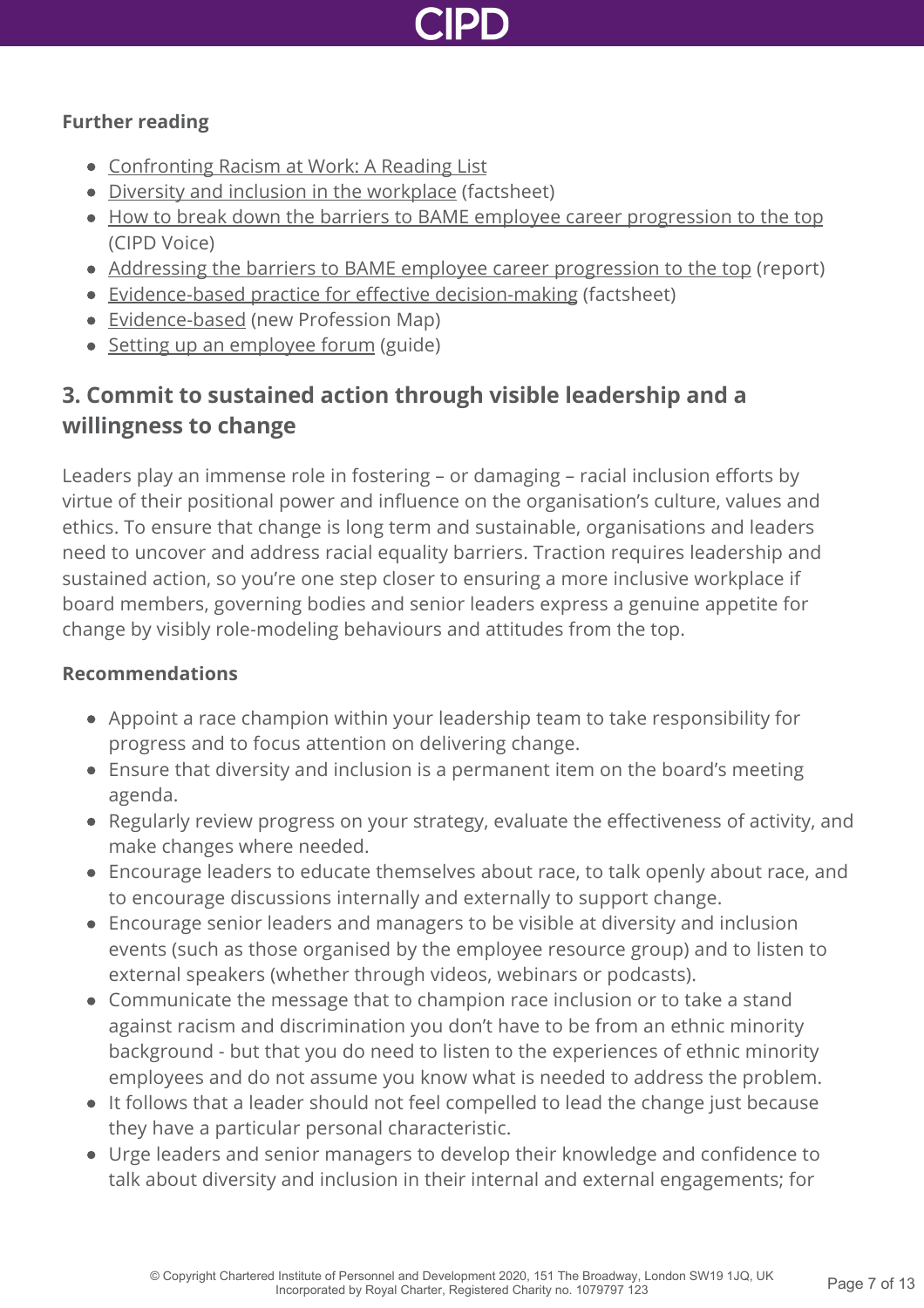

example, in conference addresses, all-staff briefings and interviews.

- Introduce a diversity-related reverse or mutual mentoring programmes so that leaders have a better understanding of lived experiences in relation to race.
- Assess whether you have enough race inclusion expertise in the organisation to inform action and challenge thinking at the top. Consider bringing in additional expertise in the interim via consultants.

#### **Further reading**

- [Addressing the barriers to BAME employee career progression to the top](http://www.cipd.co.uk/knowledge/fundamentals/relations/diversity/bame-career-progression/) (report)
- [Race and employment](http://www.cipd.co.uk/knowledge/fundamentals/emp-law/race-discrimination/factsheet/) (factsheet)
- [Race inclusion in the workplace](http://www.cipd.co.uk/news-views/viewpoint/race-inclusion-workplace/) (CIPD viewpoint)
- [Tackling racial disadvantages and discrimination in the workplace](http://www.cipd.co.uk/news-views/cipd-voice/issue-15/tackling-workplace-racial-disadvantages/) (CIPD Voice)
- [Diversity management that works](http://www.cipd.co.uk/knowledge/fundamentals/relations/diversity/management-recommendations/) (report)

#### **4. Critically appraise your people management approach from end to end**

People professionals play a vital role in helping deliver against an organisation's antiracism stance and values to attract a wider, more diverse talent pool, and in developing a workforce that reflects the organisation's customer base and wider society.

So it is important to critically assess your people management approach to create a fair and inclusive workplace culture where to be different is an asset, not a problem. As a function, HR must review the organisation's people management approach from end to end through multiple inclusion lenses, including race, to address blockers and biases in hiring, performance management, career progression, and reward. HR also needs to work closely with line managers to ensure that espoused policies and organisational rhetoric are played out in reality. HR can play a valuable role as critical friend by holding up a mirror to the organisation – leverage it.

#### **Recommendations**

#### **Take a zero-tolerance approach to racism**

- Build cultures of trust, where employees experiencing racism feel confident to come forward and know that they'll be listened to.
- Treat allegations of racism seriously and always take action.

#### **Review your processes**

Review your policies and processes end to end, including hiring, recruitment, appraisals, promotion, pay, progression, retention and exit. Although they should at the very least comply with race discrimination law, they must be underpinned by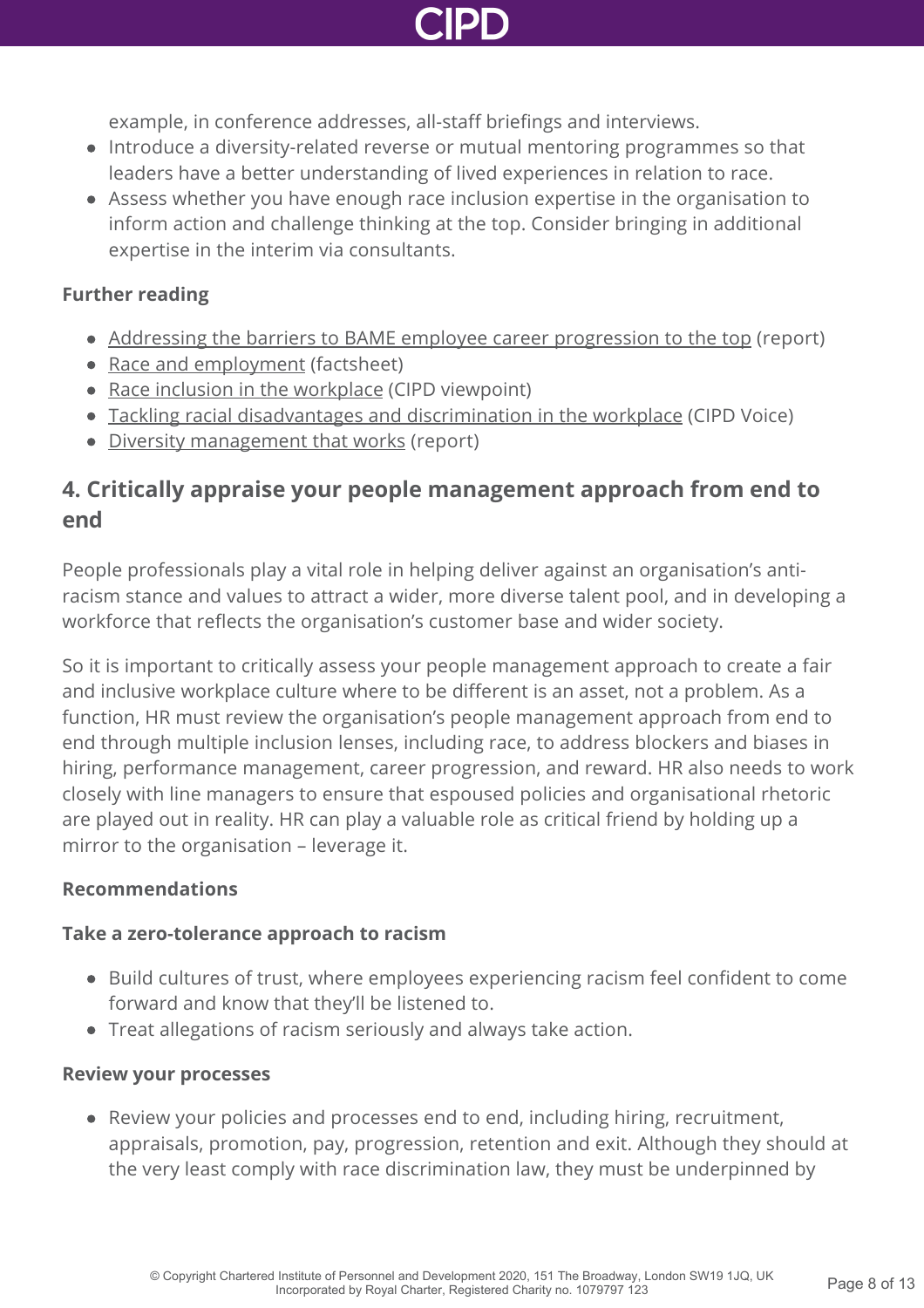

principles that actively value and encourage respectful and positive attitudes to differences.

- Take an evidence-based approach when reviewing policies and processes, drawing on quantitative and qualitative data and feedback.
- Ensure that any changes and decisions made are visibly fair and transparent, communicating the reasons for the change.
- Invite the ERG (employee resource group) to review policies and processes and give feedback, but don't expect them to be policy-writing specialists.

#### **Examine your data**

- Examine the make-up of your workforce through your data, the ethnic diversity at all levels and in all areas, and by occupation and seniority.
- Look at the ethnicity categories you use to collect data. If you are a larger organisation, ensure they can be benchmarked against reliable external sources to determine what counts as under-representation or concerning issues.
- Interrogate your data to uncover the structural and cultural barriers that are maintaining workplace inequalities.
- Analysing and probing your workforce data will help to uncover any sticking points. For example, review whether you regularly collect information on employee sentiment via surveys. Consider analysing these findings by ethnicity, if you can still preserve employee anonymity.

#### **Recruitment**

- What channels are you using to recruit talent? Are you varying how and where you're doing your outreach? Are images and language used inclusive? Are you confident your line managers are recruiting and promoting fairly?
- Are recruiters acting on your behalf aware of your values and commitment? If they fail to provide a diverse shortlist, challenge them. If your organisation is underrepresented in relation to ethnic diversity, look into using recruiters with a track record of appointing people from diverse ethnic backgrounds.
- Consider using blind recruiting at first-stage shortlisting and analyse the conversion to interview and offer stages.
- Make sure your interview panels are as diverse as possible for shortlisting and interview stages

#### **Progression**

- Critically examine progress of different groups in the organisation and where there may be glass ceilings. Share that insight across the business.
- Ensure clearly applied criteria is used for performance evaluations, bonuses or other benefits like secondments, deployment, stretch projects and career breaks.
- Offer ethnic minority staff in the organisation access to mentoring/shadowing to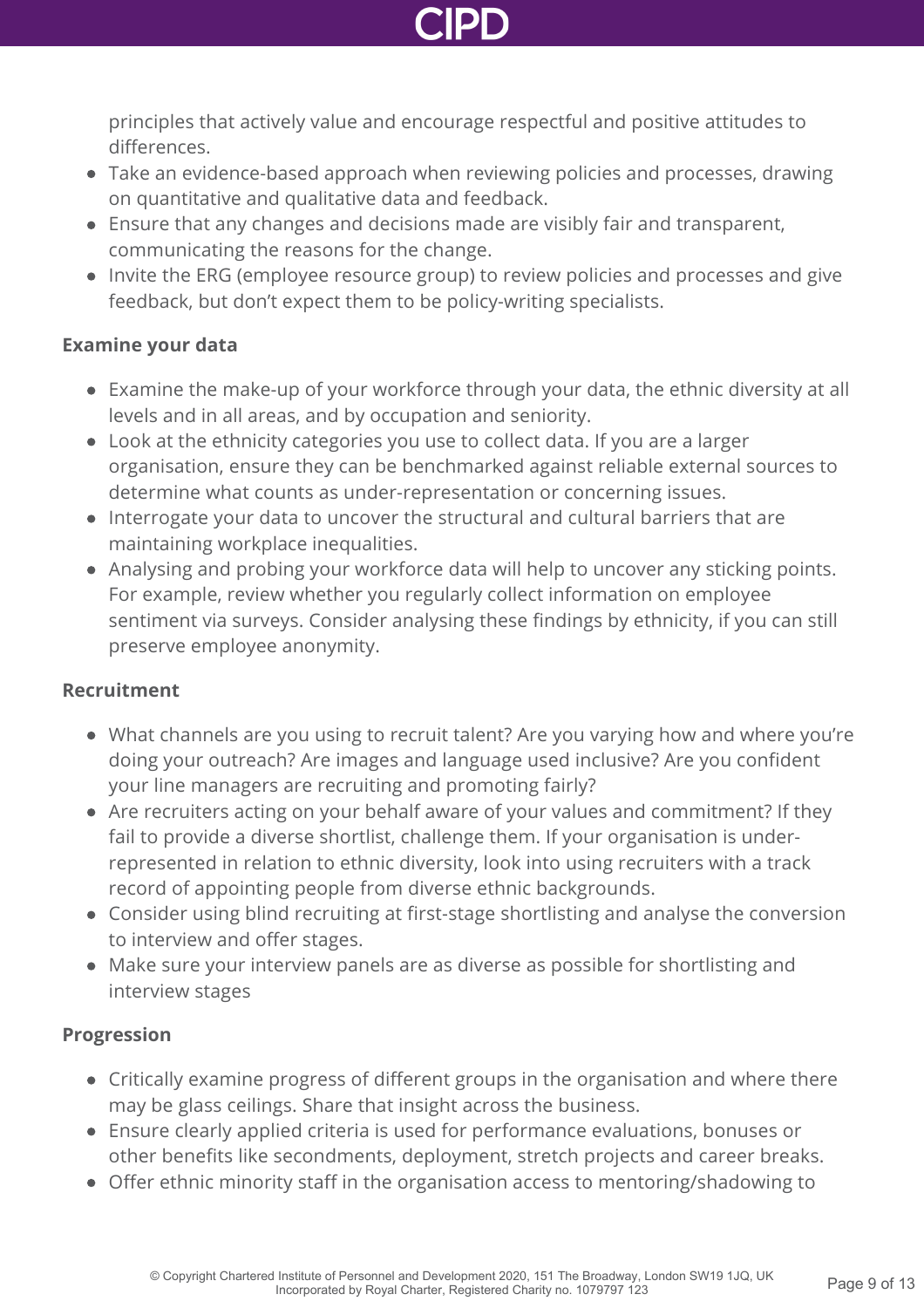

support them with their career progression. This could be with internal or external people/organisations.

• Introduce reverse or mutual-mentoring schemes, where diverse groups (including those from ethnic minorities) mentor senior leaders and managers, promoting a culture of inclusion in the organisation.

#### **Pay**

• Introduce ethnicity pay reporting to uncover inequalities and where action should be directed. Publishing your figures and accompanying action plan for change can communicate the message that you're serious about creating an inclusive workplace.

#### **Evaluate**

Review the outcomes of process and policy changes, evaluate, and don't be afraid to try something different if a course of action isn't working.

#### **Further reading**

- [Race discrimination](http://www.cipd.co.uk/knowledge/fundamentals/emp-law/race-discrimination/) (topic page)
- [Addressing the barriers to BAME employee career progression to the top](http://www.cipd.co.uk/knowledge/fundamentals/relations/diversity/bame-career-progression/) (report)
- [Race and employment](http://www.cipd.co.uk/knowledge/fundamentals/emp-law/race-discrimination/factsheet/) (factsheet)
- [Race inclusion in the workplace](http://www.cipd.co.uk/news-views/viewpoint/race-inclusion-workplace/) (CIPD viewpoint)
- [Tackling racial disadvantages and discrimination in the workplace](http://www.cipd.co.uk/news-views/cipd-voice/issue-15/tackling-workplace-racial-disadvantages/) (CIPD Voice)
- [Diversity management that works](http://www.cipd.co.uk/knowledge/fundamentals/relations/diversity/management-recommendations/) (report)

#### **5. Connect your people by creating safe spaces, systems and times to talk, share experiences and learn from each other**

Whether overt or through unconscious bias, we know that racism still occurs in the workplace. Organisations need to provide ethnic minority employees with safe channels to express their voice and share their experiences. An employee resource group (ERG) can help enable this. The benefits of ERGs are numerous, from galvanising action and challenging poor practice to fostering a broader climate of inclusion within the organisation and bridging the gap between co-workers and senior leaders. For **employees**, ERGs can provide a sense of belonging and community and an opportunity to work with the organisation to bring about change. For an **organisation**, ERGs can be a valuable resource to advise on the work experience of people with that particular characteristic, identity or background, and act as a sounding board for ideas - including your products and services.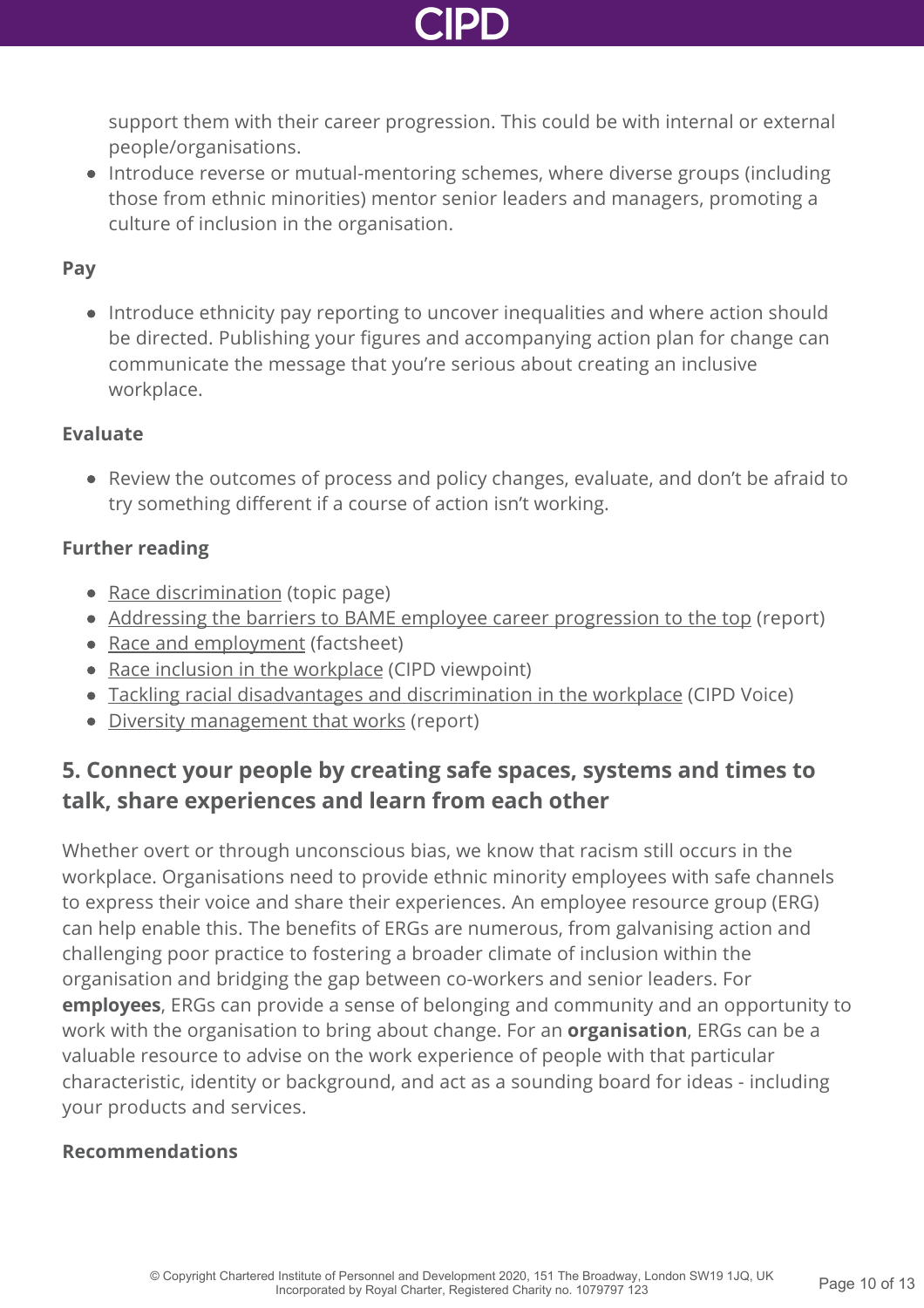

- Set up an ERG to provide a safe, supportive space for people to meet a place that allows them to have a consistent, clear voice. Encourage non-ethnic-minority active allies to join.
- Resource the ERG and ensure that it's supported by senior executives.
- Actively consult with the ERG, inviting them to contribute their views from their lived experience in both society and as an employee of the organisation. An ERG can be an invaluable resource to advise and inform organisational decisions while helping HR ensure that the people management approach is as inclusive as possible.
- However, there must not be the expectation that the ERG will solve the organisation's problems or 'teach' the rest of the organisation.
- Employees should also be aware of formal whistleblowing processes so they know they have a voice mechanism, no matter what.
- Facilitate training to ensure that employees better understand issues of institutional racism. Encourage employees to learn how to talk about and address racism in the workplace – however uncomfortable it may make them feel.
- Consider ways to raise visibility and awareness of diverse cultures, background and circumstance. Give people time and space to share their stories if they want to, and learn about other cultures and other people's experiences. For example, encourage staff to attend events organised by the ERG or 'lunch and learn' sessions run by HR.
- Make educational materials available and encourage personal responsibility for developing knowledge and racial literacy.
- Consider your support mechanisms, such as employee assistance programmes and mental health training (through initiatives like [Mental Health First Aiders](https://mhfaengland.org/)). This might be appropriate given the emotional impact of the topic and the potential for conflict.

#### **Further reading**

- [Building inclusive workplaces](http://www.cipd.co.uk/knowledge/fundamentals/relations/diversity/building-inclusive-workplaces/) (report)
- [Barriers to BAME employee career progression to the top](http://www.cipd.co.uk/knowledge/fundamentals/relations/diversity/bame-career-progression/) (report)
- [Race and employment](http://www.cipd.co.uk/knowledge/fundamentals/emp-law/race-discrimination/factsheet/) (factsheet)
- [Diversity management that works](http://www.cipd.co.uk/knowledge/fundamentals/relations/diversity/management-recommendations/) (report)
- [Setting up an employee forum](http://www.cipd.co.uk/knowledge/fundamentals/relations/communication/guide/) (guide)

#### **6. Communicate your messages consistently and ensure that communication is two way**

Senior leaders and people managers need to engage in ongoing, responsive, two-way dialogue with staff to ensure that employees feel listened to and valued. Genuine communication between employers and employees provides a voice for people, and an opportunity for the organisation to listen, identify and act on concerns raised. This helps to ensure standards of behaviour are clear to everyone and promotes a culture of personal responsibility for treating people with respect and dignity. This is especially relevant for conversations around race, which require a high degree of sensitivity. We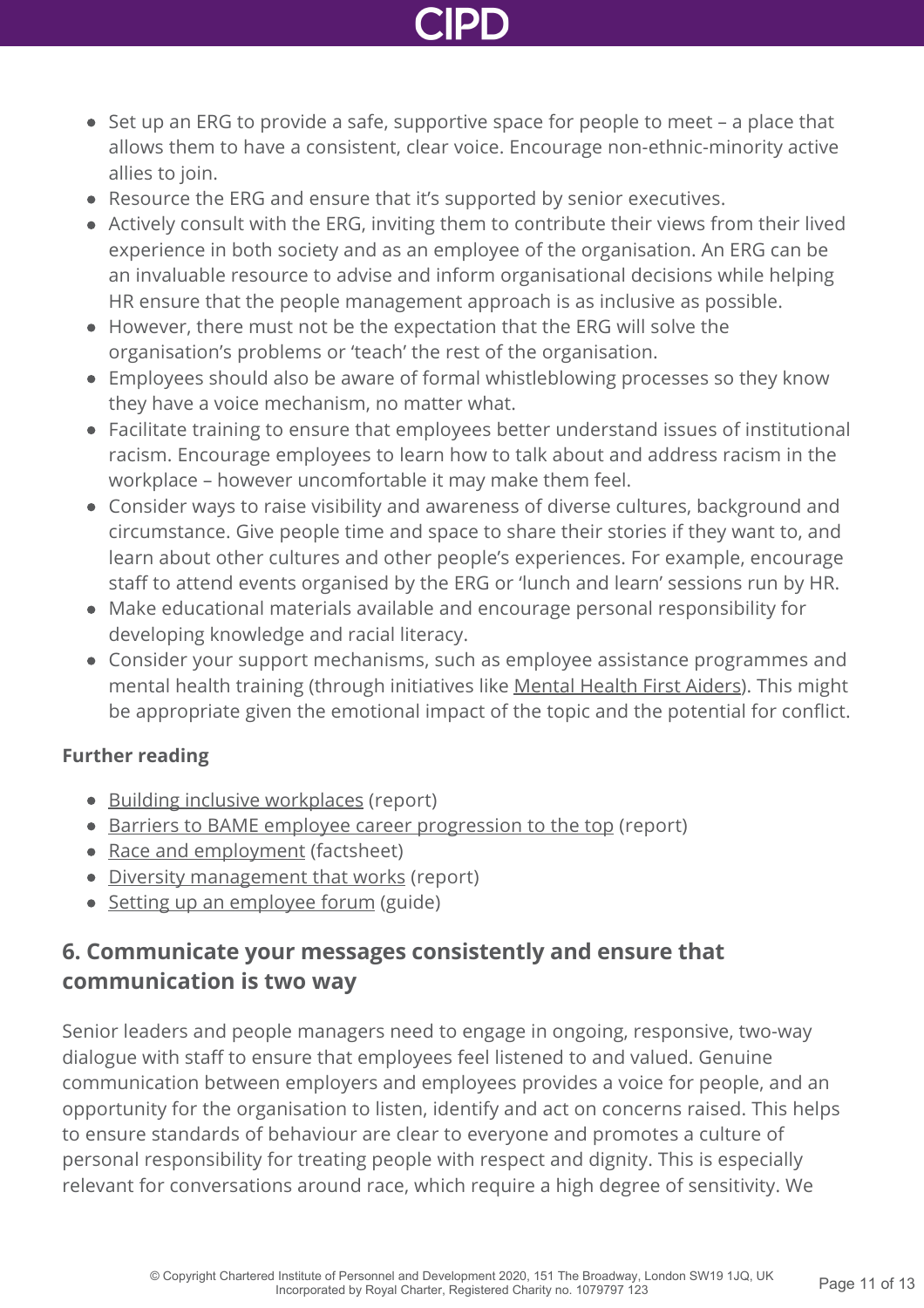need to create open, safe environments for people from ethnic minority communities to express their views and experiences to help raise awareness amongst the many who do not have the lived experience of racism in its many different forms. This lays a vital foundation (of shared understanding) from which we can then move forwards.

Starting the conversation about ethnicity at work isn't always easy, and some organisations simply don't know where to begin. We know that many people are reluctant to talk about race for various reasons, whether it's for fear of saying the wrong thing, failing to recognise inequalities of opportunity at work exist, feeling people aren't interested, or feeling like one won't be listened to.

- Communicate clearly, carefully, sensitively and with consistency of message. Consistency is essential for culture change. Highlight your willingness to engage and learn, to be challenged and to have emotionally charged conversations. Acknowledge that these conversations might be uncomfortable at first.
- Ensure senior leaders are involved in communication and that the conversations are two way.
- Regularly invite communication, ensuring all employee groups feel comfortable and able to have a voice, and change your approach if communication is not forthcoming.
- Ensure mechanisms are in place for employees to feel confident and safe in highlighting issues about inequality and sharing their views on matters affecting them at work. Ensure all employees know about these mechanisms, how to access them, and that they feel comfortable doing so.
- Ensure that disadvantaged and disconnected groups have access to mechanisms through which they can express their voice. For example, make issues of racism and exclusion a part of engagement surveys, with action plans set against them.
- Think about who's communicating the message and their credibility based on prior actions.
- Acknowledge previous failings within the context of the current situation to demonstrate understanding.
- In designing your communications, identify internal stakeholders and external stakeholders – both supporters and detractors – and design your messaging accordingly. Think about the words, tone and images you use, and avoid tokenism and stereotyping.
- Live your values through your external communications and engagement:
	- Reach outside of normal channels and connect with community groups to show support and learn.
	- Question external conferences that don't have diverse ethnic representation in their presenters/speakers before deciding whether to send staff there.
	- Question events in which there are no ethnic minority people in the lineup of